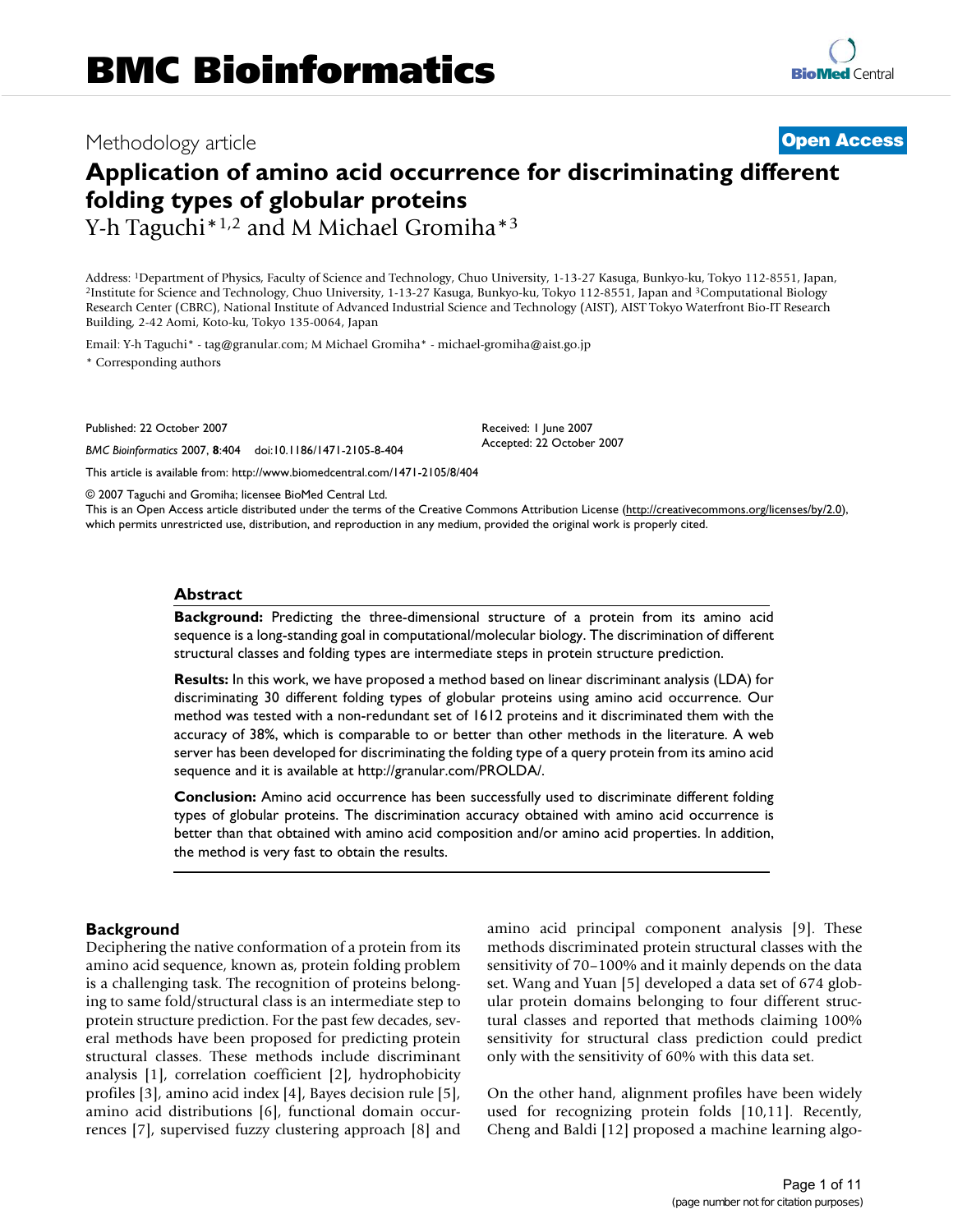rithm for fold recognition using secondary structure, solvent accessibility, contact map and -strand pairing, which showed a pair wise sensitivity of 27%. On the other hand, amino acid properties have been used for discriminating membrane proteins [13], identification of membrane spanning regions [14], prediction of protein structural classes [15], protein folding rates [16], protein stability [17] etc. Towards this direction, Ding and Dubchak [18] proposed a method based on neural networks and support vector machines for fold recognition using amino acid composition and five other properties, and reported a cross-validated sensitivity of 45%. Further, Ofran and Margalit [19] showed the existence of significant similarity in amino acid composition between proteins of the same fold. In this work, we have used amino acid occurrence (not composition) for discriminating 30 different folding types of globular proteins. We have developed a method based on linear discriminant analysis (LDA), which discriminated a set of 1612 proteins with an accuracy of 38%, which is comparable to other methods in the literature, in spite of the simplicity of the method and large dataset.

## **Results and discussion** *Role of re-weighting for fold discrimination*

We have computed the occurrence of all the 20 amino acid residues in each protein, which represents the elements of 20 dimensional vectors in each protein. We have applied LDA to these vectors for discrimination. We have employed two kinds of LDA, i.e., with and without reweighting. In LDA with re-weighting, i.e.  $W_k = 1$  in eq. (1), all folds equally contribute to maximize the performance of discrimination irrespective of the number of proteins in each fold; i.e., if one fold has hundreds of proteins and another has only few proteins, LDA is optimized to achieve the highest performance equally in all folds. This re-weighting is important especially when the number of proteins included in each fold has large variations. On the other hand, LDA without re-weighting, i.e.  $W_k = N_k$  in eq. (1), tends to achieve the maximum performance for the whole dataset.

We have used the measures, accuracy, sensitivity, precision and F1 for examining the performance of the method. In general, accuracy has the tendency to show high values without re-weighting since it is computed

with all data. Sensitivity tends to increase by re-weighting, giving equal weight to each fold. In contrast, precision has the tendency to decrease by re-weighting, since re-weighting increase FP for folds with less number of proteins. On the other hand, F1 is independent of re-weighting as it is harmonic mean of sensitivity and precision.

In Table 1, we presented the discrimination results obtained with different measures and two kinds of LDA (with and without re-weighting). As expected, re-weighting significantly changed all the performances other than F1. Re-weighting increased the sensitivity whereas an opposite trend was observed for precision and accuracy. This is due to the divergence in the number of proteins in each fold (min. 25, max. 173, mean 54, see Table 2). F1 does not change significantly by re-weighting.

Remarkably, we achieved the accuracy of 38% (without re-weighting), which is the best performance to our knowledge, for large number of folds (30) and proteins (1612). Further, the method is extremely simple, which indicates that the amino acid occurrence of proteins carry sufficient information to discriminate protein folds.

## *Discrimination of proteins belonging to different folding types*

We have examined the ability of the present method for predicting proteins belonging to 30 major folds. In Table 2, we have shown the performances of discriminating 30 different folds. We observed that the folds with less number of proteins have the sensitivity of less than 10% without re-weighting. For example, SAM domain like fold has the sensitivity of 8%, which has only 26 proteins. Similar tendency is also observed for the folds b.2, b.34, c.3, c.47, c.55, d.15 and d.17. The sensitivity of these folds increased significantly with re-weighting. On the other hand, many folds with less than 30 proteins have the sensitivity of more than 20% without re-weighting (e.g., a.3, a.24, a.39 etc.). As there are 30 folds, the expected sensitivity is only 3.3% if classification is supposed to be random. In Table 2, we have also shown the ratio between the number of proteins in each fold and the total number of proteins, which ranges from 2 to 11%. Hence the sensitivity of 20% obtained for several folds is significantly higher than that of random for fold discrimination. Interestingly, most of the folds that were discriminated with more than

**Table 1: Role of re-weighting. Leave-one-out cross validation results [%] obtained with different measures and two types of LDA**

|             | with re-weighting |           |     |          | without re-weighting |           |    |          |
|-------------|-------------------|-----------|-----|----------|----------------------|-----------|----|----------|
|             | sensitivity       | precision | FI. | accuracy | sensitivity          | precision | FI | accuracy |
| Occurrence  | 33                | 29.       | 29  | 33       | 28                   | 35        | 30 | 38       |
| Composition | 27                | 23        | 23  | 26       | 24                   | 27        | 27 | 33       |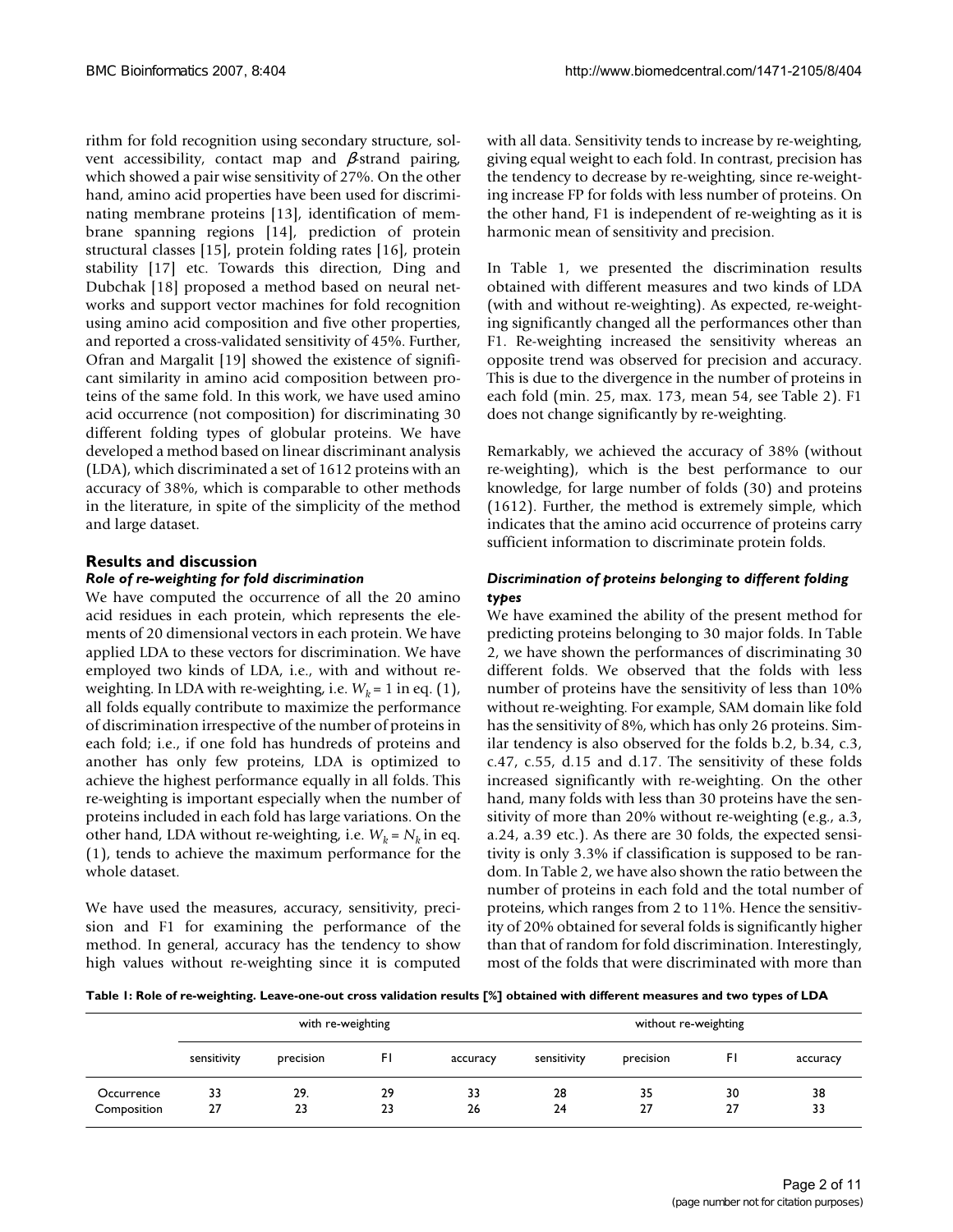|                |       |                                                                        |        |                |                | Sensitivity<br>Precision |                | FI           |                 |              |
|----------------|-------|------------------------------------------------------------------------|--------|----------------|----------------|--------------------------|----------------|--------------|-----------------|--------------|
| ID             | Fold  | <b>Fold Description</b>                                                | Number | Ratio          | <b>WO</b>      | w                        | <b>WO</b>      | w            | <b>WO</b>       | w            |
|                |       | all-                                                                   |        |                |                |                          |                |              |                 |              |
| ı              | a.3   | Cytochrome C                                                           | 25     | 2              | 24             | 48                       | 50             | 27           | 32              | 35           |
| $\overline{2}$ | a.4   | DNA/RNA binding 3-helical bundle                                       | 103    | 6              | 73             | 49                       | 43             | 51           | 54              | 50           |
| 3              | a.24  | Four helical up and down bundle                                        | 26     | $\overline{2}$ | 23             | 38                       | 35             | 20           | 28              | 26           |
| 4              | a.39  | EF hand-like fold                                                      | 25     | $\overline{a}$ | 40             | 44                       | 45             | 26           | 43              | 33           |
| 5              | a.60  | SAMdomain-like                                                         | 26     | $\overline{2}$ | 8              | 27                       | 29             | 12           | 12              | 16           |
| 6              | a.118 | - superhelix                                                           | 47     | 3              | 47             | 45                       | 50             | 50           | 48              | 47           |
|                |       | all-                                                                   |        |                |                |                          |                |              |                 |              |
| 7              | b.1   | Immunoglobulin-like -sandwich                                          | 173    | $\mathbf{H}$   | 76             | 38                       | 41             | 69           | 54              | 49           |
| 8              | b.2   | Common fold of diphtheria toxin/transcription factors/<br>cytochrome f | 28     | $\overline{2}$ | $\overline{4}$ | 29                       | $\mathbf{H}$   | 21           | 5               | 24           |
| 9              | b.6   | Cupredoxin-like                                                        | 30     | 2              | 27             | 37                       | 42             | 22           | 33              | 27           |
| 10             | b.18  | Galactose-binding domain-like                                          | 25     | $\overline{2}$ | 20             | 36                       | 50             | 26           | 29              | 30           |
| $\mathbf{H}$   | b.29  | Concanavalin A-like lectins/glucanases                                 | 26     | $\overline{2}$ | 23             | 27                       | 24             | 8            | 24              | 22           |
| 12             | b.34  | SH3-like barrel                                                        | 42     | 3              | $\mathbf 0$    | 29                       | 0              | 20           | $\overline{a}$  | 24           |
| 3              | b.40  | OB-fold                                                                | 78     | 5              | 22             | 24                       | 24             | 24           | 23              | 24           |
| 4              | b.82  | Double-stranded -helix                                                 | 34     | $\overline{2}$ | 12             | 8                        | 9              | 17           | 15              | 17           |
| 15             | b.121 | Nucleoplasmin-like                                                     | 42     | 3              | 52             | 52                       | 51             | 47           | 52              | 49           |
|                |       |                                                                        |        |                |                |                          |                |              |                 |              |
| 16             | c.l   | TIM barrel                                                             | 145    | 9              | 44             | 27                       | 57             | 65           | 50              | 38           |
| 17             | c.2   | NAD(P)-binding Rossmann-fold domains                                   | 77     | 5              | 34             | 31                       | 30             | 32           | 32              | 32           |
| 8              | c.3   | FAD/NAD(P)-binding domain                                              | 31     | $\overline{2}$ | 10             | 16                       | 13             | $\mathbf{H}$ | $\mathbf{H}$    | 13           |
| 9              | c.23  | Flavodoxin-like                                                        | 55     | 3              | $\mathbf{H}$   | 5                        | 17             | 8            | $\overline{13}$ | 7            |
| 20             | c.26  | Adenine nucleotide a hydrolase-like                                    | 34     | $\overline{2}$ | 12             | 29                       | 4              | 22           | 13              | 25           |
| 21             | c.37  | P-loop containing nucleoside triphosphate hydrolases                   | 95     | 6              | 43             | 34                       | 42             | 53           | 43              | 41           |
| 22             | c.47  | Thioredoxin fold                                                       | 32     | $\overline{a}$ | 9              | 9                        | 38             | 10           | 15              | 13           |
| 23             | c.55  | Ribonuclease H-like motif                                              | 49     | 3              | 4              | 6                        | $\mathbf{H}$   | 8            | 6               | 7            |
| 24             | c.66  | S-adenosyl-L-methionine-dependent methyltransferases                   | 34     | $\overline{a}$ | 29             | 29                       | 31             | 21           | 30              | 24           |
| 25             | c.69  | / -Hydrolases                                                          | 37     | $\overline{a}$ | 35             | 41                       | 39             | 34           | 37              | 37           |
|                |       | $+$                                                                    |        |                |                |                          |                |              |                 |              |
| 26             | d.15  | -Grasp, ubiquitin-like                                                 | 42     | 3              | 5              | 21                       | 40             | 8            | 9               | 9            |
| 27             | d.17  | Cystatin-like                                                          | 25     | $\overline{2}$ | 0              | 8                        | $\blacksquare$ | 4            | $\overline{a}$  | 5            |
| 28             | d.58  | Ferredoxin-like                                                        | 118    | $\overline{7}$ | 32             | $\overline{7}$           | 17             | 25           | 22              | $\mathbf{H}$ |
|                |       | small                                                                  |        |                |                |                          |                |              |                 |              |
| 29             | g.3   | Knottins                                                               | 80     | 5              | 98             | 89                       | 72             | 82           | 83              | 85           |
| 30             | g.41  | Rubredoxin-like                                                        | 28     | $\overline{2}$ | $\mathbf{H}$   | 71                       | 75             | 32           | 9               | 44           |
|                |       |                                                                        |        |                |                |                          |                |              |                 |              |

**Table 2: Performances of fold recognition. Leave-one-out cross validation performances [%] in each fold. wo: without re-weighting, w: with re-weighting**

20% sensitivity belong to either all- or all- class. This might be due to the fact that these proteins have different secondary structural patterns and hence they are easy to discriminate them. In addition, folds in each of these classes are near-by each other in amino acid occurrence vector space, which caused high sensitivity. On the other hand, an opposite tendency was observed for precision. Re-weighting decreased the precision for several folds including a.3, a.24, a.29, a.60, b.6, b.18, b.29, c.23, c.47, d.15, and g.41. Most of these folds have less number of proteins.

The re-weighting procedure causes two opposite effects: increased the sensitivity and decreased the precision. Hence, F1 may be used to balance these effects. Only two folds, c.23 and d.58 decreased the F1 with re-weighting and several folds significantly increased the F1 by reweighting (e.g, b.2, b.34, c.26, d.17, and g.41).

The comparison between experimental versus predicted folds is shown in Fig. 1. In this figure, dark block indicates the presence of many proteins. The data are normalized in such a way that the total percentage of true fold is 100%. Fig. 1a showed that mainly the folds with more number of proteins are misclassified without re-weighting (e.g., a.4, b.1, c.1 and d.58). The trend has been changed after reweighting: the misclassified proteins are observed to be within the same structural class. Especially, in  $+$  class, the block diagonal region is distributed almost uniformly, which is partially caused by re-weighting. Since each fold is equally weighted,  $+$  class is less weighted than other classes. This causes inter-class misclassification between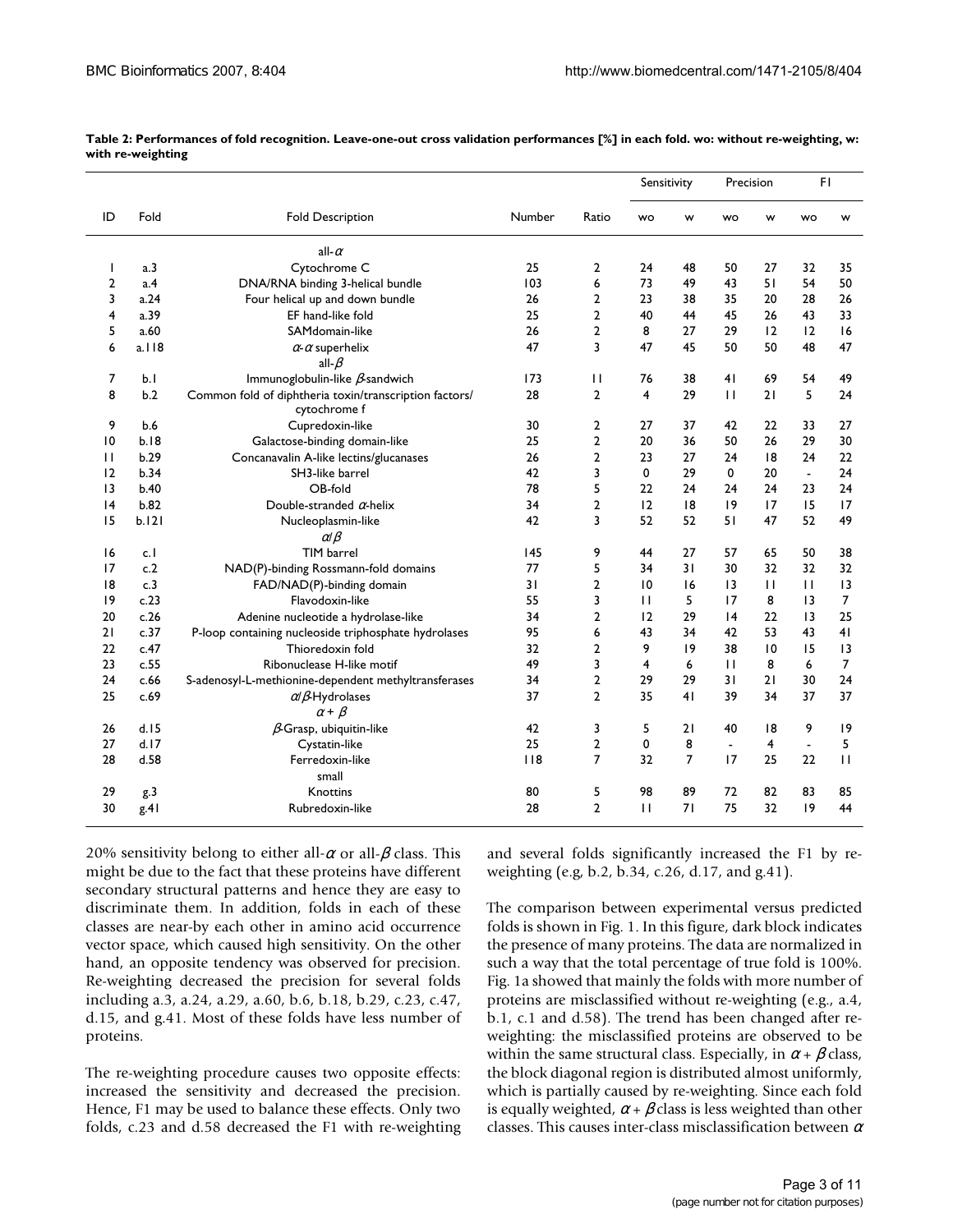

#### **Figure 1**

**Prediction versus experiment**. Comparison between predicted and experimental folds in 1612 proteins. The diagonal elements show the correctly predicted proteins. Dark block indicates the presence of more number of proteins and solid line indicates the boundary between five classes as shown in Table 2, i.e., all- ,  $\frac{1}{2}$ , and + and small proteins. (a)without re-weighing. (b) with re-weighing.

+ and other classes, because + class has only three folds. However, two folds in small structural class can be discriminated with high accuracy/sensitivity/precision/F1 and + folds are difficult to discriminate using our method.

#### *Comparison among different re-weighting procedures*

The results presented in Tables 1 and 2 showed that the sensitivity of discriminating protein folds differs significantly between different methods (with and without reweighting). Hence, it would be difficult to choose the best method for fold recognition. However, it may be selected based on the interest of the users, whether the prediction is optimized for each fold or over all dataset.

Usually, training and test sets of data are obtained from sequence and structure databases and are culled with sequence identity. However, these data sets do not always reflect proper representatives of all proteins in different folds, e.g., protein population in each fold. Further, the proteins available in databases such as, PDB are biased with the proteins that can be solved experimentally, which may be different from the proportion of real proteins. Hence, considering these aspects would help to

develop "good" methods for protein fold recognition in future.

In essence, based on the methods and data sets used in the present work, we suggest that the performance with reweighting is better than that without re-weighting.

#### *Influence of amino acid occurrence in recognizing protein folds*

The importance of amino acid occurrence is illustrated with Figure 2(a). In this figure we show the occurrence of the 20 types of amino acid residues in DNA/RNA binding 3-helical bundle (a.4) and Immunoglobulin-like -sandwich (b.1). The average number of amino acid residues in these folds are 88 and 110, respectively. We observed that the residues Gly, Pro, Ser, Thr and Val are dominant in the fold b.1 whereas an opposite trend was observed for Leu and Arg. In Figure 2(b), we have shown the distribution of residues in "amino acid occurrence" space. It is clearly seen that the two folds are more or less separated in this space. We observed similar results about the variation of amino acid occurrences among different folds in our data set.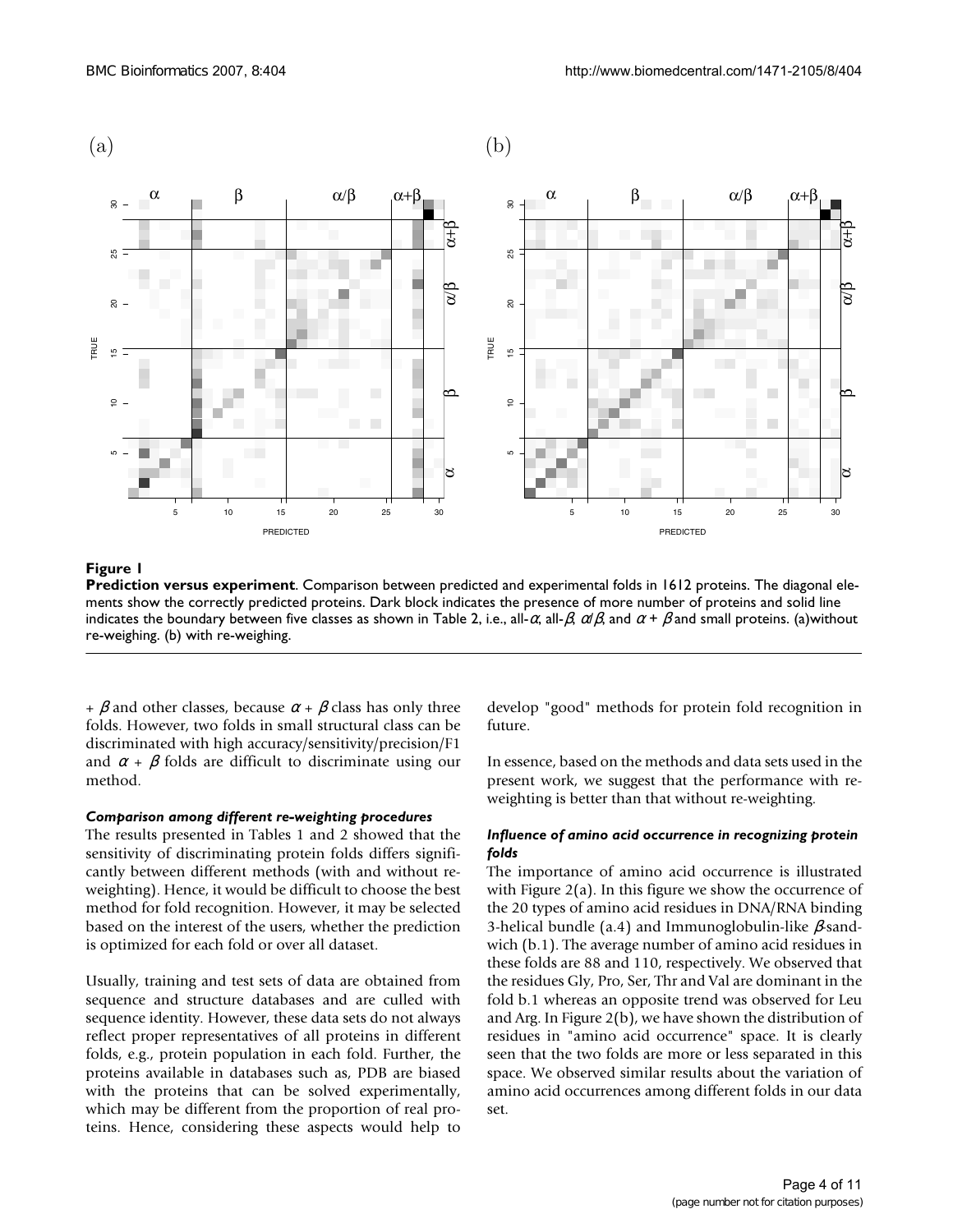

#### **Figure 2**

**Amino acid occurrence**. (a)Comparison between mean amino acid occurrence of two typical folds, DNA/RNA binding helical bundle (a.4, black) and Immunoglobulin-like -sandwich (b.2, red) (b) Distribution of these two folds over the first two discriminant functions with re-weighting. a.4: filled black circles, b.2: red crosses.

In addition, we have tested the performance of the method using amino acid composition (i.e., amino acid occurrence/total number of residues) in each protein. We noticed that the accuracy without re-weighting decreased to 33% indicating the importance of amino acid occurrence (un-normalized composition) in each fold (Table 1). Similar tendency is also observed for discriminating barrel membrane proteins [16]. Hence, we suggest that the amino acid occurrence is better than composition for discriminating protein folds. In fact, the normalization of amino acid composition produced the problem of co-linearity, i.e., diversity of vectors is not sufficient compared with the number of proteins. The reason for the dependency of F1 upon different types of LDA (with or without re-weighting) is that four folds have no positive proteins without re-weighting. On the other hand, amino acid occurrence has only two folds without any positive proteins (without re-weighting) as seen in Table 2.

## *Probability measure of discrimination*

In order to have the feasibility of combining the results of our method with other methods we provided the probability of being a protein in a specific fold along with the predicted folding type. In Figure 3, we have shown the probability for fold a.4 (DNA/RNA binding 3-helical bundle). Clearly, the fold a.4 has the highest average probability. However, some other folds, (e.g., a.60, d.15, d.17 and d.58) have relatively higher probabilities. This may result in wrong discrimination, which may be fixed by combining the results with other methods.

## *Comparison with other methods*

We have compared the performance of our method with other related works in the literature. Ding and Dubchak [18] introduced a combined method for predicting the folding type of a protein. They have used six parameters, amino acid composition, secondary structure, hydrophobicity, van der Waals volume, polarity and polarizability as attributes, and neural networks and support vector machines for recognition. These features have been combined with the number of votes in each method. They reported the sensitivity of 56% in a test set of 384 proteins and 10-fold cross validation sensitivity of 45% in a training set of 311 proteins from 27 folding types. We have used the same dataset of 311 proteins and assessed the performance of our method. We observed that our method could predict with the leave-one-out cross validation accuracy of 42% (with LDA without re-weighting), which is close to that (45%) reported in Ding and Dubchak [18].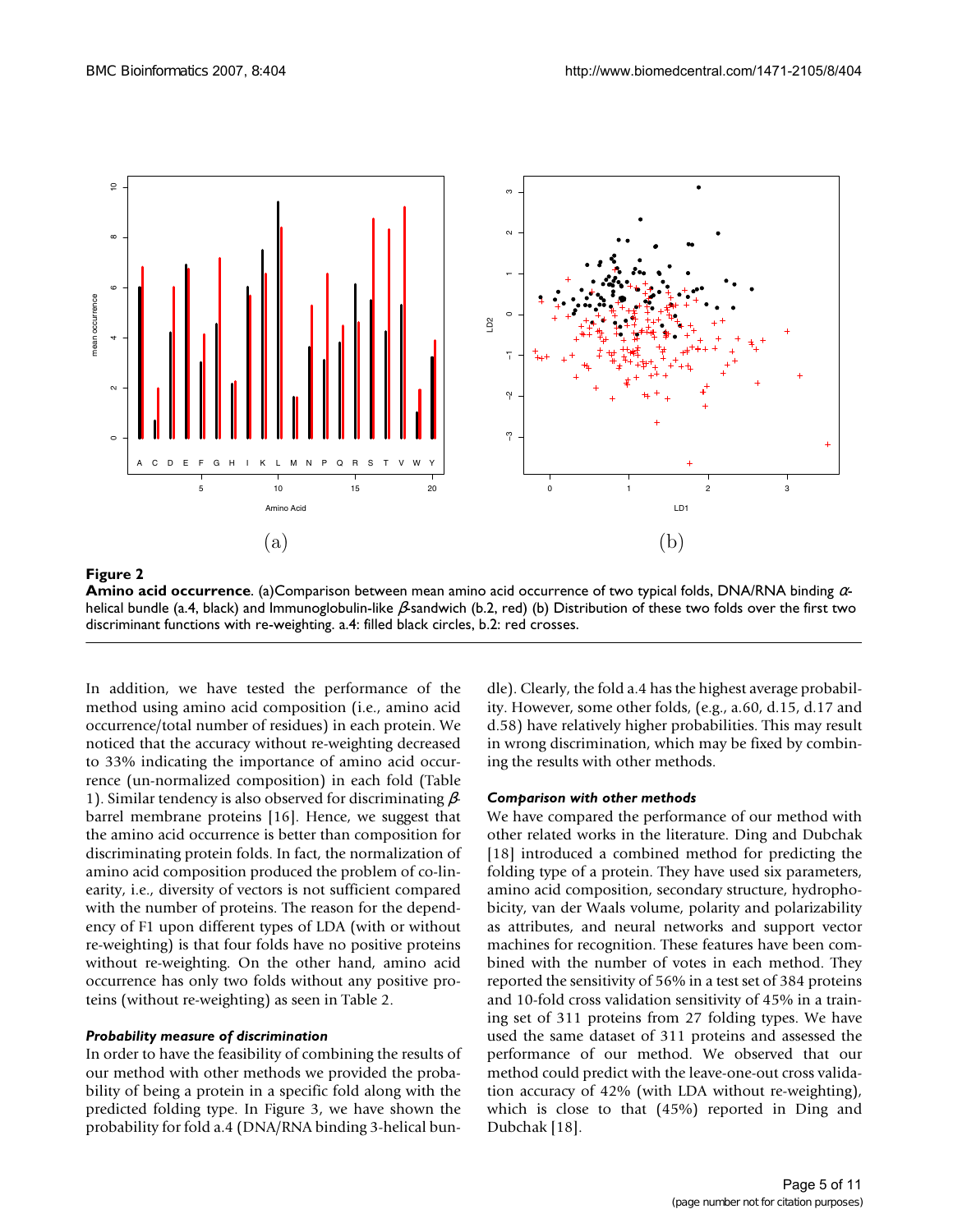



In addition, we have selected the proteins from the folds that are common in both the studies and tested the performance of our method (trained with our dataset of 1612 proteins) in predicting the folding types of the proteins used in Ding and Dubchak [18]. The results are presented in Table 3. Interestingly, our method with re-weighting could correctly identify the folding types with F1 value of more than 30% in 11 among the 19 considered folds. The performances are similar to or better than that reported with the dataset of 1612 proteins. Although our method is optimized with different datasets it has the power to predict the folding type of independent dataset of proteins with similar sensitivity.

Further, there are several advantages in our method: (i) only one feature, amino acid occurrence is sufficient for prediction rather than six features. The comparison of results obtained with only one feature showed that the performance of our method (42%) is significantly better than that of Ding and Dubchak [18] reported with amino acid composition (20–49%), (ii) voting procedure is not necessary; our method can be directly used for multi-fold classifications, (iii) our method uses LDA, which requires significantly less computational power compared with SVM. In SVM one has to diagonalize the matrix with the size of (protein number)  $\times$  (protein number); on the other hand, LDA requires only diagonalization of 20 (the number of kinds of amino acid residues)  $\times$  20 matrix independent of number of proteins and (iv) although they have reported the dependency of fold specific sensitivities upon number of proteins in each fold, it is difficult to compensate this effect without modifying the complicated voting systems; our method has freedom to compensate it as discussed in the previous sections.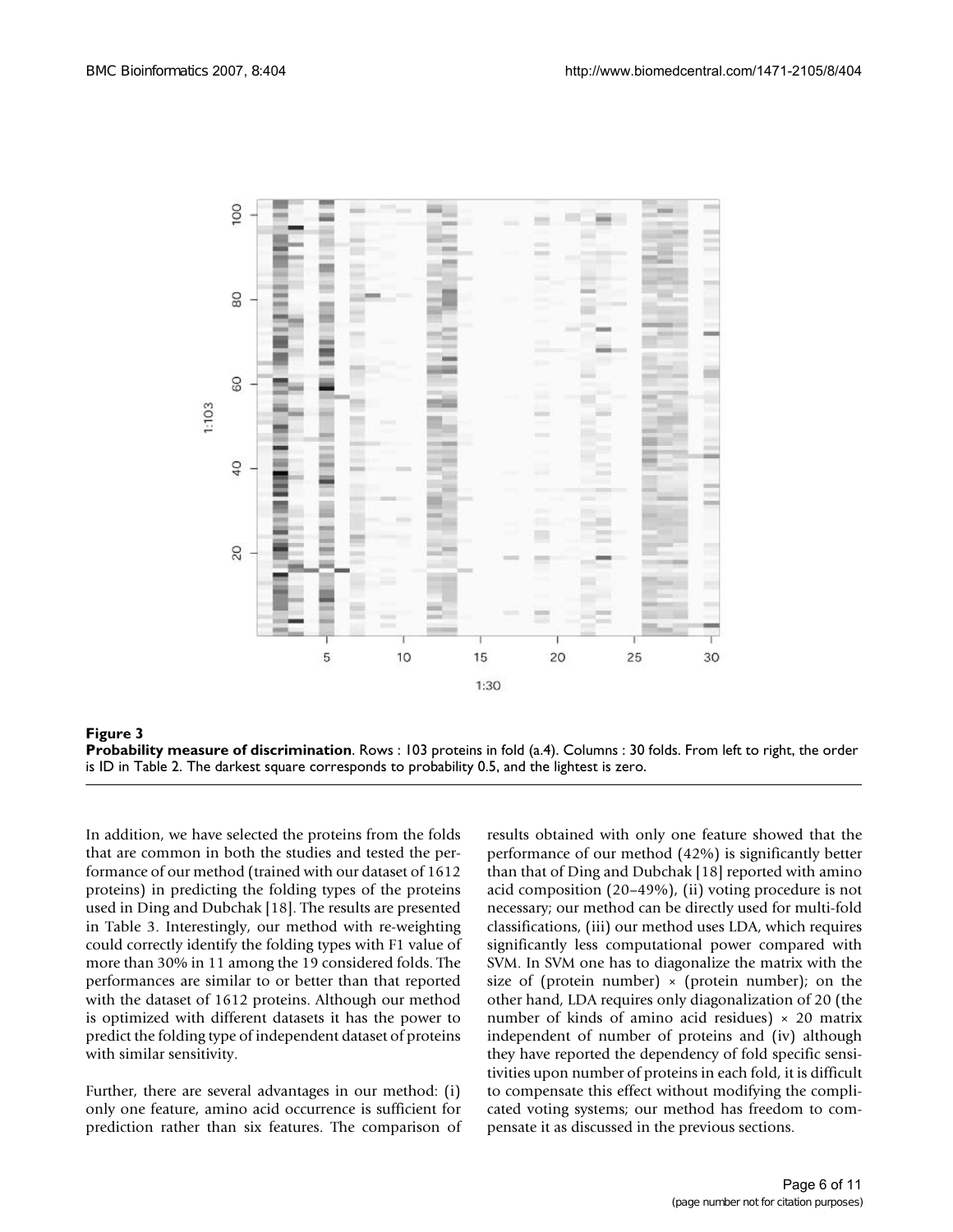|                                                      | Number | Ratio<br>[%] | Sensitivity |                 | Precision    |    | FI              |    |
|------------------------------------------------------|--------|--------------|-------------|-----------------|--------------|----|-----------------|----|
| <b>Fold Description</b>                              |        |              | wo          | w               | <b>WO</b>    | W  | <b>WO</b>       | w  |
| Cytochrome C                                         | 16     | 3            | 56          | 94              | 64           | 47 | 60              | 63 |
| DNA/RNA binding 3-helical bundle                     | 32     | 6            | 75          | 56              | 41           | 47 | 53              | 51 |
| Four helical up and down bundle                      | 15     | 3            | 33          | 33              | 71           | 42 | 45              | 37 |
| EF hand-like fold                                    | 15     | 3            | 53          | 53              | 57           | 42 | 55              | 47 |
| Immunoglobulin-like -sandwich                        | 74     | 4            | 66          | 31              | 44           | 68 | 53              | 43 |
| Cupredoxin-like                                      | 21     | 4            | 29          | 38              | 50           | 33 | 36              | 36 |
| Concanavalin A-like lectins/glucanases               | 3      | 2            | 38          | 38              | 42           | 33 | 40              | 36 |
| SH3-like barrel                                      | 16     | 3            | 0           | 50              | ٠            | 44 | $\blacksquare$  | 47 |
| OB-fold                                              | 32     | 6            | 16          | 28              | 26           | 31 | 20              | 30 |
| TIM barrel                                           | 77     | 4            | 40          | 25              | 66           | 70 | 50              | 37 |
| FAD/NAD: (P)-binding domain                          | 23     | 4            | 22          | 30              | 14           | 50 | 37              | 38 |
| Flavodoxin-like                                      | 24     | 5            | 8           | $\overline{13}$ | 28           | 35 | $\overline{13}$ | 8  |
| NAD: (P)-binding Rossmann-fold domains               | 40     | 8            | 40          | 35              | 5            | 8  | 8               | 3  |
| P-loop containing nucleoside triphosphate hydrolases | 22     | 4            | 23          | 18              | 38           | 50 | 29              | 27 |
| Thioredoxin fold                                     | 17     | 3            | 18          | 35              | 33           | 25 | 23              | 29 |
| Ribonuclease H-like motif                            | 22     | 4            | 5           | 18              | 4            | 22 | 7               | 20 |
| / -Hydrolases                                        | 8      | 3            | 33          | 39              | 43           | 41 | 38              | 40 |
| -Grasp, ubiquitin-like                               | 15     | 3            | 0           | 33              | 0            | 20 | $\blacksquare$  | 25 |
| Ferredoxin-like                                      | 40     | 8            | 23          | 3               | $\mathbf{H}$ | 10 | 15              | 4  |
| Total/Mean                                           | 532    |              | 31          | 35              | 42           | 38 | 34              | 34 |
| Accuracy                                             |        |              |             |                 |              |    |                 |    |

**Table 3: Performances with independent dataset Predictive ability [%]of our method to the independent dataset of proteins used in Ding and Dubchak [18]. wo: without re-weighting, w: with re-weighting**

| without reweighting<br>with reweighting | 36<br>32 |
|-----------------------------------------|----------|
|                                         |          |

Recently, Shen and Chou [20] reported better sensitivity for the same data set of Ding and Dubchak [18]. However, the results are biased with training set of data. We have evaluated the sensitivity of identifying proteins belonging to the folds, four helical up and down bundle (a.24) and EF hand-like (a.39) and we observed that the sensitivity is 30.5% and 24%, respectively. Our predicted sensitivities (38% and 44%, with re-weighting, see table 2) are better than that of Shen and Chou [20].

## *Possible reasons for obtaining good performance with amino acid occurrence*

We have analyzed the possible reasons for obtaining good performance with amino acid occurrence. In Table 4, we have summarized the performance as a function of different features. When we use more than two features to discriminate folds, we simply apply LDA to merge feature vectors. This means, if there are two features vectors *fn* with *n* components and  $f_m$  with *m* features, G G *fm*

$$
\mathbf{X}_{f_n} = (f_{n1}, f_{n2}, \dots, f_{nn})
$$

$$
\mathbf{X}_{m} = (f_{m1}, f_{m2}, \dots, f_{mm}),
$$

then we merge and apply LDA to

$$
\mathbf{X}_{m+n} = (f_{n1}, f_{n2}, \dots, f_{nn}, f_{m1}, f_{m2}, \dots, f_{mm}).
$$

The usage of five features, i.e., predicted secondary structure, hydrophobicity, normalized van der Waals volume, polarity, polarizability [18] along with amino acid composition yielded the accuracy of 45% using sophisticated and time consuming methods. On the other hand, our simple method employing amino acid occurrence and five features has also showed almost the same value  $(44%).$ 

The in-depth analysis of the results presented in Table 4 revealed many interesting features. For example, amino acid composition alone showed the accuracy of 35%, which is 7% less than that obtained with occurrence (42%). On the other hand, composition and length (i.e., the first 20 components of feature vectors consist of composition and the 21th component is amino acid length) increased the accuracy from 35% to 38%. The composi-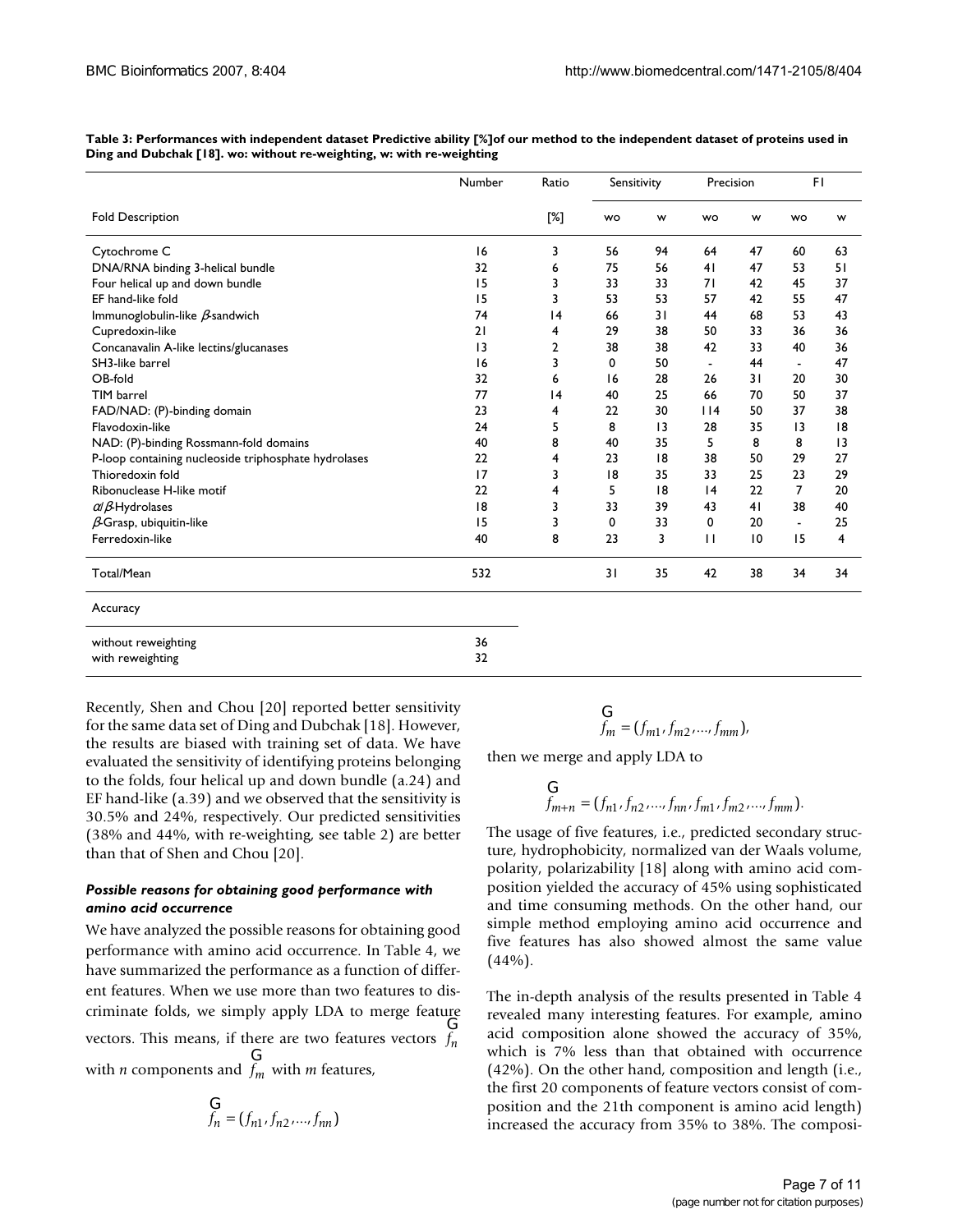|                                   | Sensitivity | Precision | FI. | Accuracy        |  |  |
|-----------------------------------|-------------|-----------|-----|-----------------|--|--|
|                                   | Features    |           |     |                 |  |  |
| secondary structure               | 35          | 32        | 40  | 36              |  |  |
| polarity                          | 19          | 18        | 26  | 21              |  |  |
| polarizability                    | 18          | 18        | 26  | $\overline{19}$ |  |  |
| hydrophobicity                    | 23          | 22        | 28  | 24              |  |  |
| volume                            | 21          | 20        | 25  | 22              |  |  |
|                                   | Composition |           |     |                 |  |  |
| composition                       | 34          | 33        | 34  | 35              |  |  |
| composition + length              | 36          | 35        | 38  | 38              |  |  |
| composition + other five features | 35          | 39        | 39  | 39              |  |  |
|                                   | Occurrence  |           |     |                 |  |  |
| occurrence                        | 40          | 40        | 39  | 42              |  |  |
| occurrence + other five features  | 40          | 46        | 42  | 44              |  |  |

**Table 4: Performances with other features Mean performances [%] obtained with different features for the data set used in Ding and Dubchak [18]. Re-weighting scheme is employed**

tion and five features showed the accuracy of 39%, which is similar (38%) to that obtained with composition and length. Hence, length of the protein has an important role as that of five features for discriminating protein folds. This analysis demonstrates the importance of amino acid length and obtaining good performance with amino acid occurrence.

As an individual feature amino acid occurrence showed the best performance among all features, including secondary structure. The combination of amino acid occurrence with other features did not increase the sensitivity and the increase of other parameters is only marginal. This result reveals that the amino acid occurrence contains most of the information that are reflected in other physical features.

Generally, *any* physical feature can be expressed by amino acid occurrence. Hence, linear combination of amino acid occurrence may express many of physical properties of proteins. In order to verify this concept, we have computed the correlation coefficients between 49 amino acid properties [21-23] and the first discriminate function. Each property consists of 20 dimensional vector, like

$$
\tilde{P}^k = (P_1^k, P_2^k, ..., P_i^k, ..., P_{20}^k),
$$

where  $P_i^k$  is the *k*th physical property of *i*th amino acid. Since discriminant function is also 20 dimensional vector and each component of which describes contribution

from each amino acid, one can compute correlation coefficient between them.

As can be seen in Table 5, 23 out of 49 properties have high correlation coefficients and less than 5% *q*-values (i.e., FDR corrected *p*-values). This analysis shows that linear discriminant function can express many of physical properties, at least, partly. Hence, even if we do not consider physical properties directly, the consideration of amino acid occurrence could discriminate folds well.

## *Fold recognition on the web*

We have developed a web server for discriminating protein folds from amino acid sequence [24]. It takes the amino acid sequence as input and displays the folding type in the output along with probability. Further, the server has the feasibility of selecting the method, with and without re-weighting, and the display options to show the probability details for each fold.

## *Advantages and limitations of the method*

The main advantage of the present method is the discrimination of 30 different folding types of globular proteins with high accuracy/sensitivity/precision/F1. Further it will provide the probability of being a protein in a specific fold. The discrimination results along with probability may be helpful to select templates to build models to new protein. Further, it can be combined with other methods for better performance. The limitation of the method is the usage of only 30 specific folds for discrimination.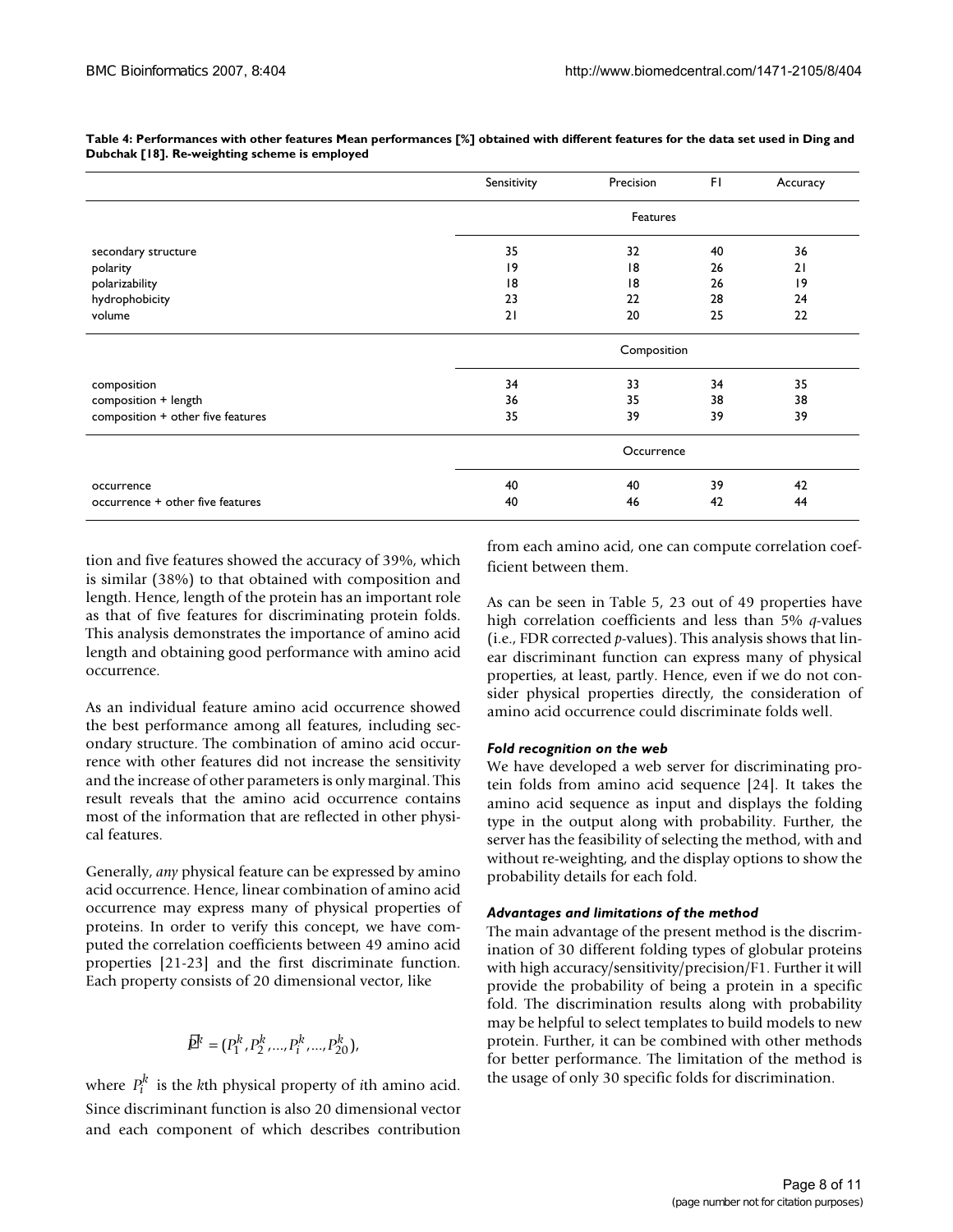| No.   | Description                                                     | Corr. Coef. | q-value [%] | 5%<br>q |
|-------|-----------------------------------------------------------------|-------------|-------------|---------|
| Ι.    | Compressibility                                                 | 0.04        | 38.6        |         |
| 2.    | Thermodynamic transfer hydrophobicity                           | 0.54        | 1.9         | ∗       |
| 3.    | Surrounding hydrophobicity                                      | 0.74        | 0.4         | *       |
| 4.    | Polarity                                                        | 0.36        | 9.2         |         |
| 5.    | Isoelectric point                                               | 0.02        | 41.2        |         |
| 6.    | Equilibrium constant with reference to the ionization property  | 0.01        | 41.7        |         |
| 7.    | Molecular weight                                                | 0.06        | 38.4        |         |
| 8.    | <b>Bulkiness</b>                                                | 0.49        | 3.0         | ∗       |
|       | 9. Chromatographic index                                        | 0.51        | 2.7         | ∗       |
| 10.   | Refractive index                                                | 0.36        | 9.2         |         |
| Н.    | Normalized consensus hydrophobicity                             | 0.48        | 3.4         | $\ast$  |
| 12.   | Short and medium range non-bonded energy                        | 0.11        | 32.7        |         |
|       | 13. Long-range non-bonded energy                                | 0.65        | 0.7         | ∗       |
|       | 14. Total non-bonded energy                                     | 0.57        | 1.5         | ∗       |
| 15.   | Alpha-helical tendency                                          | 0.29        | 4.1         |         |
| 16.   | Beta-helical tendency                                           | 0.63        | 0.8         | ∗       |
| 17.   | Turn tendency                                                   | 0.61        | 0.9         | $\ast$  |
|       | 18. Coil tendency                                               | 0.60        | 1.1         | *       |
| 19.   | Helical contact area                                            | 0.20        | 23.0        |         |
| 20.   | Mean rms fluctuational displacement                             | 0.57        | 1.5         | *       |
| 21.   | <b>Buriedness</b>                                               | 0.63        | 0.8         | ∗       |
|       | 22. Solvent accessible reduction ratio                          | 0.70        | 0.4         | *       |
|       | 23. Average number of surrounding residues                      | 0.72        | 0.4         | *       |
|       | 24. Power to be at the N-terminal of alpha helix                | 0.57        | 1.5         | $\ast$  |
|       | 25. Power to be at the C-terminal of alpha helix                | 0.18        | 26.4        |         |
|       | 26. Power to be at the middle of alpha helix                    | 0.05        | 38.6        |         |
| 27.   | Partial-specific volume                                         | 0.25        | 18.8        |         |
|       | 28. Average medium-range contacts                               | 0.11        | 32.7        |         |
|       | 29. Average long-range contacts                                 | 0.65        | 0.7         | *       |
| 30.   | Combined surrounding hydrophobicity (globular and membrane)     | 0.69        | 0.4         | ∗       |
| 3 I . | Solvent accessible surface area for denatured protein           | 0.12        | 32.7        |         |
|       | 32. Solvent accessible surface area for native protein          | 0.52        | 2.5         | *       |
|       | 33. Solvent accessible surface area for protein unfolding       | 0.47        | 3.7         | *       |
|       | 34. Gibbs free energy change of hydration for unfolding         | 0.30        | 4.1         |         |
|       | 35. Gibbs free energy change of hydration for denatured protein | 0.40        | 7.3         |         |
|       | 36. Gibbs free energy change of hydration for native protein    | 0.46        | 4.1         | ∗       |
| 37.   | Unfolding enthalpy change of hydration                          | 0.05        | 38.6        |         |
| 38.   | Unfolding entropy change of hydration                           | 0.37        | 8.9         |         |
|       | 39. Unfolding hydration heat capacity change                    | 0.54        | 1.9         | *       |
| 40.   | Unfolding Gibbs free energy change of chain                     | 0.16        | 27.6        |         |
|       | 41. Unfolding enthalpy change of chain                          | 0.22        | 21.7        |         |
| 42.   | Unfolding entropy change of chain                               | 0.44        | 4.7         |         |
| 43.   | Unfolding Gibbs free energy change                              | 0.33        | 11.0        |         |
| 44.   | Unfolding enthalpy change                                       | 0.35        | 10.2        |         |
| 45.   | Unfolding entropy change                                        | 0.34        | 10.3        |         |
| 46.   | Volume (number of non-hydrogen side chain atoms)                | 0.11        | 32.7        |         |
| 47.   | Shape (position of branch point in a side-chain)                | 0.10        | 32.8        |         |
| 48.   | Flexibility (number of side-chain dihedral angles)              | 0.24        | 19.5        |         |
| 49.   | Backbone dihedral probability                                   | 0.51        | 2.5         | *       |

**Table 5: Correlation between physical properties and the first discriminant function Brief descriptions of 49 selected physico-chemical, energetic and conformational properties, their correlation coefficient with the first discriminate function, and** *q***-value. Asterisks in the last column shows** *q***-value is less than 5%**

## **Conclusion**

In this paper, we have proposed a simple method for discriminating 30 folding types of globular proteins. Interestingly, the simplest method is the best method for the truly complicated problems. Although complicated methods have several possibilities for tuning they generate over fitting to the data set. Further, the method proposed in this work is better than or comparable to other complicated methods, such as, neural networks and support vector machines proposed in the literature for discriminating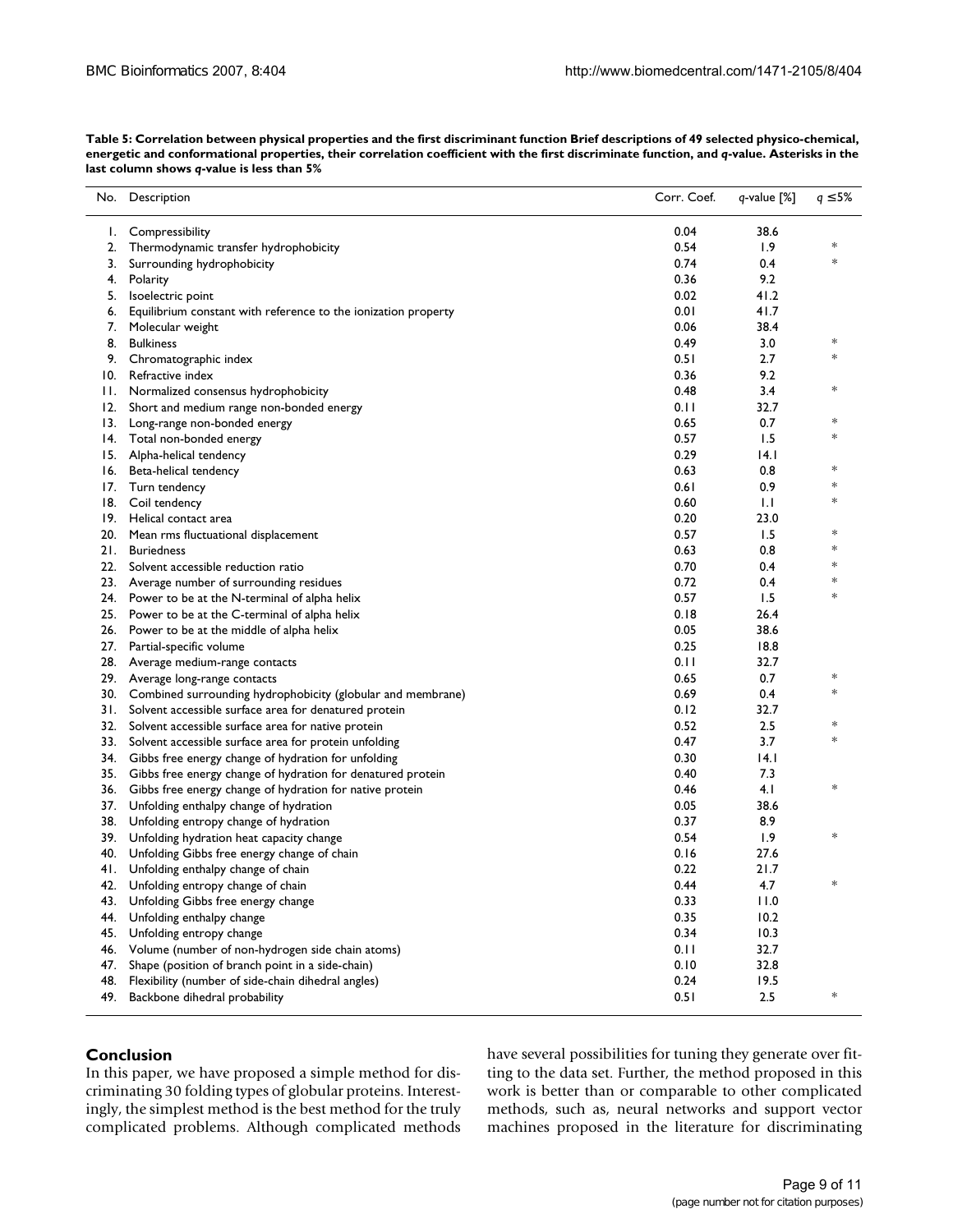folding types. In addition, our method has several advantages including the less computational time and classifying the folds at a single run rather than pair-wise comparisons. We have developed a web server [24], which takes the amino acid sequence as the input and displays the folding type in the output. The main limitation of the method is that its application is restricted to 30 folds considered in this work. However, the approach can be extended to other folds when significant representatives are available.

## **Methods** *Dataset*

We have used a dataset of 1612 globular proteins belonging to 30 major folding types obtained from SCOP database [25] for recognizing protein folds. This dataset has been constructed with the following criteria: (i) there should be at least 25 proteins in each fold and (ii) the sequence identity between any two proteins is not more than 25%. The amino acid sequences of all the proteins are available at [24].

## *Linear discriminant analysis*

We have employed LDA in this work and a brief description is given below. First, we compute the amino acid occurrence of each protein,

$$
\mathbf{n}_{i} \quad (n_{i1}, n_{i2}, \ldots, n_{ij}, \ldots, n_{i20}),
$$

where i is the number of protein;  $n_{i1}$ ,  $n_{i2}$  etc. represents the number of amino acids of each type (Ala, Arg etc.) in *i*th protein. Then LDA tries to maximize

$$
\eta^2 = \frac{S_B}{S_T}.
$$

*SB* (*S<sup>T</sup>* ) is the summation of squared distance between the center of mass of all proteins and that within fold (coordinate of each protein) along axis *z*, i.e.,

$$
S_B \equiv \sum_{k=1}^K N_k (\overline{z} - z_k)^2
$$
  

$$
S_T \equiv \sum_i (\overline{z} - z_i)^2,
$$

where *K* is the number of folds,  $N_k$  is the number of proteins belonging to kth fold and  $\bar{z}$  is the center of mass along the axis  $z$ , and  $z<sub>k</sub>$  is that within  $k$ th fold, i.e.,

$$
\overline{z} \equiv \frac{1}{N} \sum_i z_i
$$

$$
z_k \equiv \frac{1}{N_k}\sum_{i'=1}^{N_k} z_{i'},
$$

where *i'* is the *i'* th protein within the *k*th fold. *zi* is the linear combination of  $n_{ij}$  with the set of coefficients **a**  $(a_0, a_1)$  $a_1$ , ...,  $a_j$ , ...  $a_{20}$ ),

$$
z_i \equiv a_0 + \sum_j a_j n_{ij}
$$

Hence, LDA tries to find a which maximizes <sup>2</sup>. In total, we can get 20 kinds of *z<sup>i</sup>* s which are orthogonal to each other, and discrimination is done based on these *z<sup>i</sup>* s. In addition one can introduce weights  $W_k$  for each group using the equation:

$$
S_B \equiv \sum_{k=1}^{K} W_k (\overline{z} - z_k)^2
$$
 (1)

The discrimination is done with Bayesian scheme employing Gaussian kernel. Proteins in each fold are assumed to distribute in amino acid occurrence space obeying Gaussian distribution whose center is the mean occurrence within each fold and variance is computed along the 20 kinds of *z* coordinates. Then the fold with maximum probability is used assign the folding type of a protein. The probability of each fold may also be used to find other probable folds for a specific sequence.

We have used lda module in MASS library of R [26] and the computational time is less than few seconds using Intel Pentium M processor (1.10 GHz) and 1 GB memory.

## *Scoring*

In this paper, we employed four performances to validate the results. We computed  $TP_k$  which is the number of proteins being correctly discriminated to be in *k*th category (e.g., fold). We have also computed  $FP_k$  ( $FN_k$ ), which is the number of proteins which are incorrectly discriminated as being (not being) in *k*th category. Then we defined sensitivity (or recall), Precision, and F1 as

Sensitivity (Recall) = 
$$
\frac{\text{TP}_k}{\text{TP}_k + \text{FN}_k}
$$
  
Precision = 
$$
\frac{\text{TP}_k}{\text{TP}_k + \text{FP}_k}
$$
  
FI = 
$$
\frac{2 \times \text{Precision} \times \text{Sensitivity}}{\text{Poisson} \times \text{Sensitivity}}.
$$

$$
F1 = \frac{2 \times 1 \times 1000 \times 3 \times 1000}{\text{Precision} \times \text{Sensitivity}}
$$